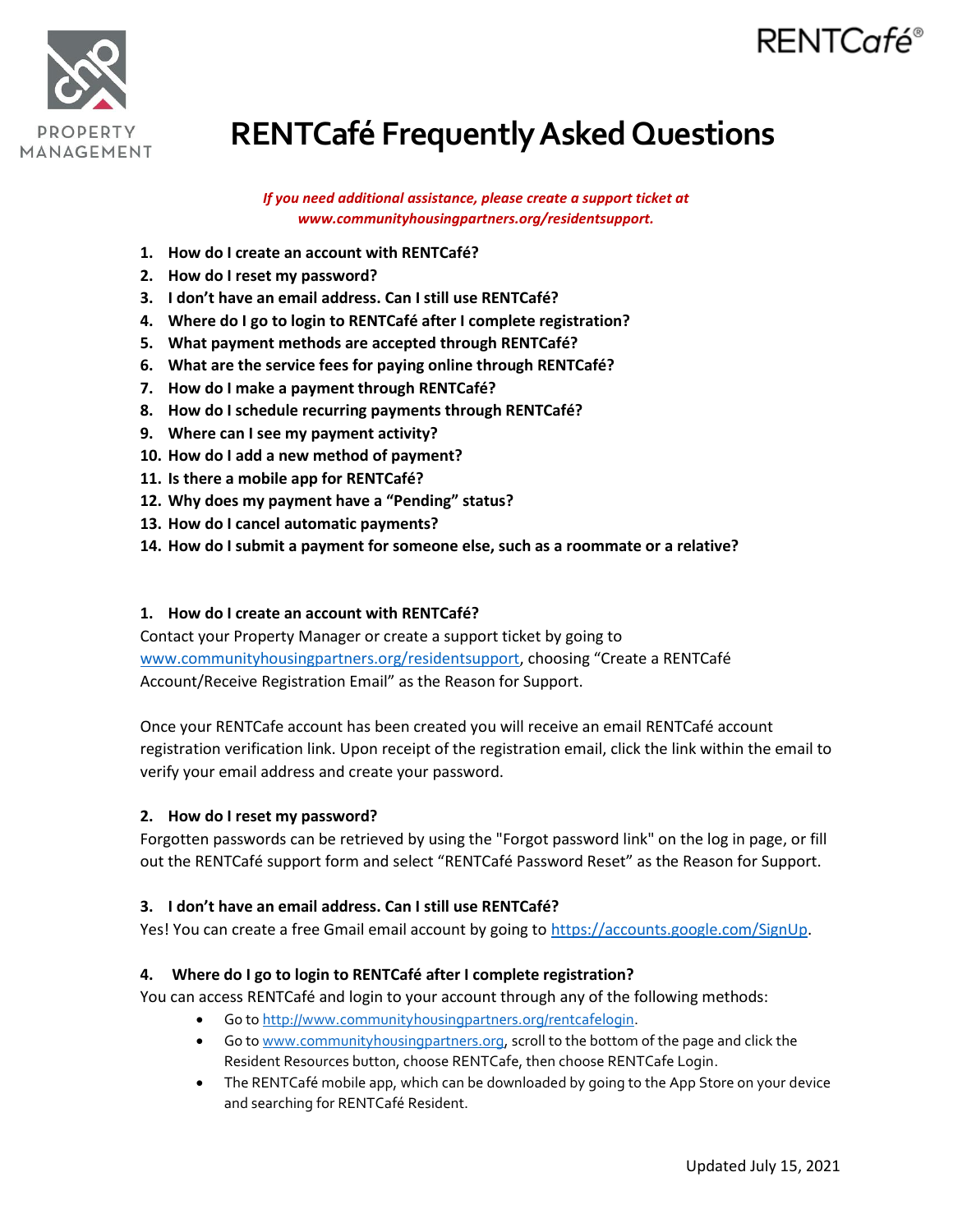# RENTCafé®



## **5. What payment methods are accepted through RENTCafé?**

Acceptable payment methods include ACH (bank withdraw), credit card or debit card. Service fees apply.

### **6. What are the service fees for paying online through RENTCafé?**

The service fees are as follows:

- ACH: A service fee of \$0.95 will be charged at the time of payment.
- Credit Card: A service fee of 2.50% will be charged at the time of payment.
- Debit Card: For payments up to \$999.99 the service fee is \$3.95. For payments greater than \$999.99 and up to \$1,999.99 the service fee is \$4.95. For all payments greater than \$1,999.99 the service fee is \$9.95.
- Note: The service fee is charged as a separate fee at the time of payment. Any overdraft fees issued by your banking institution for insufficient funds may apply to both the online payment and the service fee.

### **7. How do I make a payment through RENTCafé?**

Instructions for making a payment through RENTCafe can be found in the RENTCafe Online Rent Payments Guide for Residents. You can view this guide by clicking [here,](https://www.communityhousingpartners.org/wp-content/uploads/2021/07/RENTCafe-Online-Rent-Payments-Guide-for-Residents.pdf) or by going to www.communityhousingpartners.org, scrolling to the bottom of the page and clicking the Resident Resources button, choose RENTCafe, then choose RENTCafe Online Rent Payment Guide.

### **8. How do I schedule recurring payments through RENTCafé?**

Instructions for making a recurring payment through RENTCafe can be found in the RENTCafe Online Rent Payments Guide for Residents. You can view this guide by clickin[g here,](https://www.communityhousingpartners.org/wp-content/uploads/2021/07/RENTCafe-Online-Rent-Payments-Guide-for-Residents.pdf) or by going to www.communityhousingpartners.org, scrolling to the bottom of the page and clicking the Resident Resources button, choose RENTCafe, then choose RENTCafe Online Rent Payment Guide.

Please note that automatic payments are pulled at 4:15AM on the date they are scheduled.

### **9. Where can I see my payment activity?**

Once you have logged in to RENTCafé, go to the Recent Activity tab and you can view all payments, or search for a specific payment.

### **10. How do I add a new method of payment?**

Instructions for adding a payment method can be found in the RENTCafe Online Rent Payments Guide for Residents. You can view this guide by clickin[g here,](https://www.communityhousingpartners.org/wp-content/uploads/2021/07/RENTCafe-Online-Rent-Payments-Guide-for-Residents.pdf) or by going to www.communityhousingpartners.org, scrolling to the bottom of the page and clicking the Resident Resources button, choose RENTCafe, then choose RENTCafe Online Rent Payment Guide.